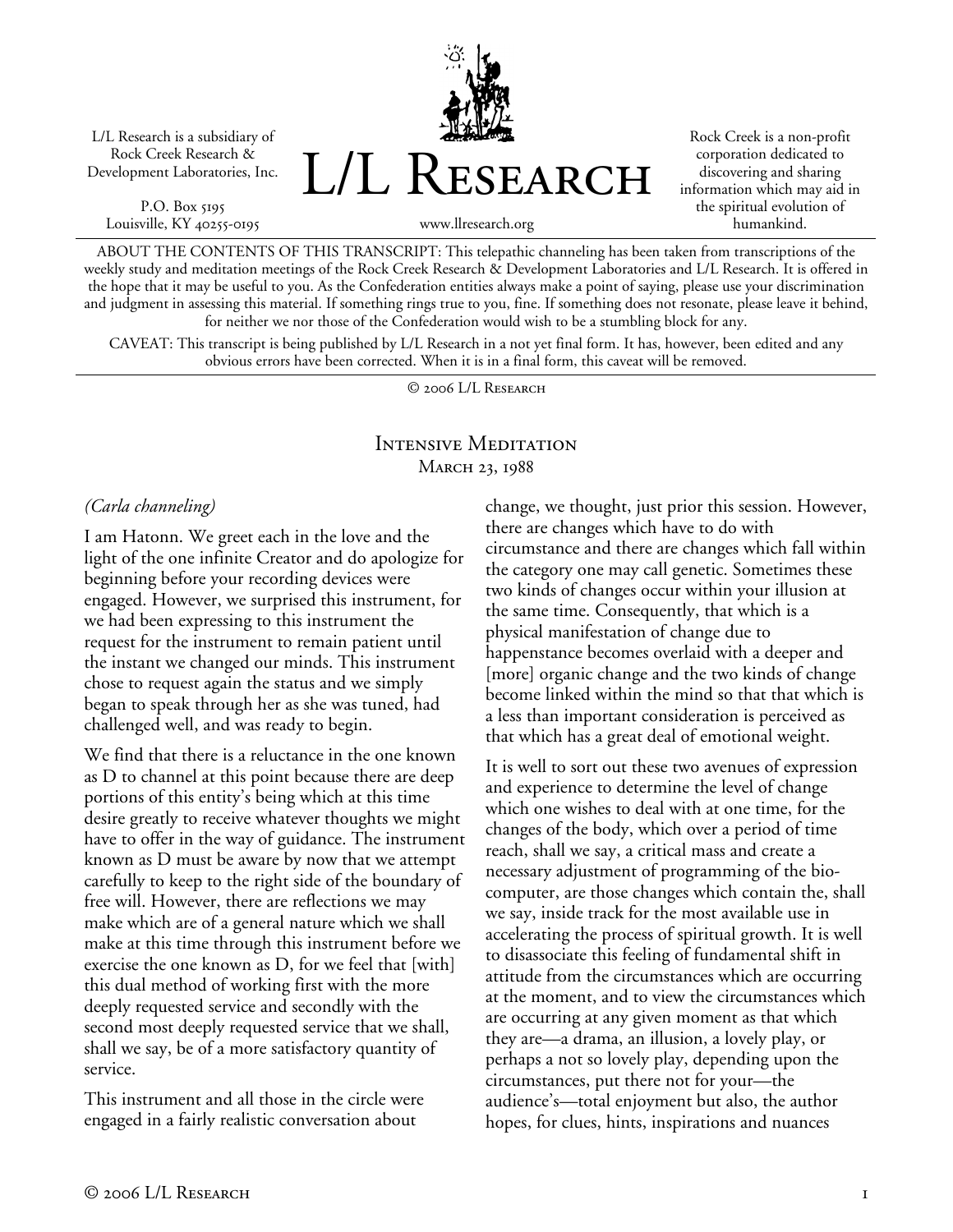which may function as parables or allegories for those more theoretical and general thoughts which concern the process of bodily change which contains the great emotional content.

Now, this great emotional content, when isolated, is quite neutral, having little to do with happenstance or illusion of any kind. And if it may be perceived in such a clear way, it may also be used as clear energy, thus functioning as a continuing catapult for a speeding up of the evolutionary spiritual process. The difficulty with linking the process of genetic change, shall we say, and the various vagaries of circumstance is that undue emphasis may be placed and inevitable bias formed by the nature of the illusion at the time it has had to carry the weight of such emotional load. Thus, the lessons are muddied and confused and the progress is slower, though, of course, it continues.

As we have so often recommended, once again we urge the practice in, and the trust of, the process of daily, spiritually directed, inner silence, the listening ear, if you will, that is tuned to those words which cannot be heard, those words which are not words at all but concepts far deeper than any clothing of vocabulary. This source of peace, in the short run, becomes the facilitator of strife in the long run, in that one who meditates is facilitating the process of genetic change, for indeed, your physical entity is finely tuned to respond to the needs of the integrated spiritual entity which, as a total being, each is.

We trust that this has been thought provoking in some small way and invite queries at a later time. However, we have instructed this instrument that this instrument is to spend some conscious time teaching. Indeed, had this instrument been more quickly aware of our request, we would have already been working with the one known as D. However, again, we do feel that in the end this has been the better pattern for this evening's work. We would therefore leave this instrument and pause while this instrument recovers full consciousness and may do the work it has been encouraged to do with the one known as D. I am Hatonn.

## *(Conversation between Carla and D.)*

## *(Carla channeling)*

I am Hatonn. I greet you once again in the love and the light of the one infinite Creator.

We have moved from engagement with the instrument known as D due to our determination that the limit of this instrument's ability to learn at this working session had been reached in terms of the technical or mechanical rituals prior to and during the act of channeling.

We were of the impression that we would be of the most service by persistently contacting the one known as D in order that the deeper service might be recollected in the midst of most disquieting circumstances. This simple lesson may be seen to be an allegory of the life that is lived so narrowly in the midst of such abundant glory. There must come that time when it is seen that the channel, as imperfect as it is and as remiss, nevertheless is becoming more and more able to perceive contact. For the confidence of the instrument to continue to rise, the ability to contact, we felt, needed to be affirmed to the instrument and by the instrument at this time. We do apologize for seeming, perhaps, too persistent.

However, there is no study at which a taskmaster is not sometimes an aid. Incorporate, then, into each practice of meditation—centering, tuning and challenging—that fine-honed singleness of purpose, which is yours in depth, so that you—being your own task master—will move harmoniously with your own request and are to the maximum ready to serve as a vocal channel. For do not all those who wish to serve the Father wish to do so at their highest and at their best?

The other side of this high-sounding coin is the cheerful laughter of imperfection guaranteed by the illusion in which you dance. The channel is as the color sparkling off the facets of a diamond which gleams so quietly. Each glint is unique in its spectrum in the rainbow of itself So are each of you distortions of that white light. We have our own distortions in the concepts which we give to you. And to our distortions are then added two things: firstly, the combined strength and desire of seeking and areas of seeking of all those present in the circle; and secondly, that gem which is the channel. Thus may we speak of the infinite Creator, infinitely, as through even one channel the infinite moods, experiences and thoughts of each day make each unique being a little different. It is an exciting way of being of service for us, for we learn much as we see the poetry, passion and strength which instruments